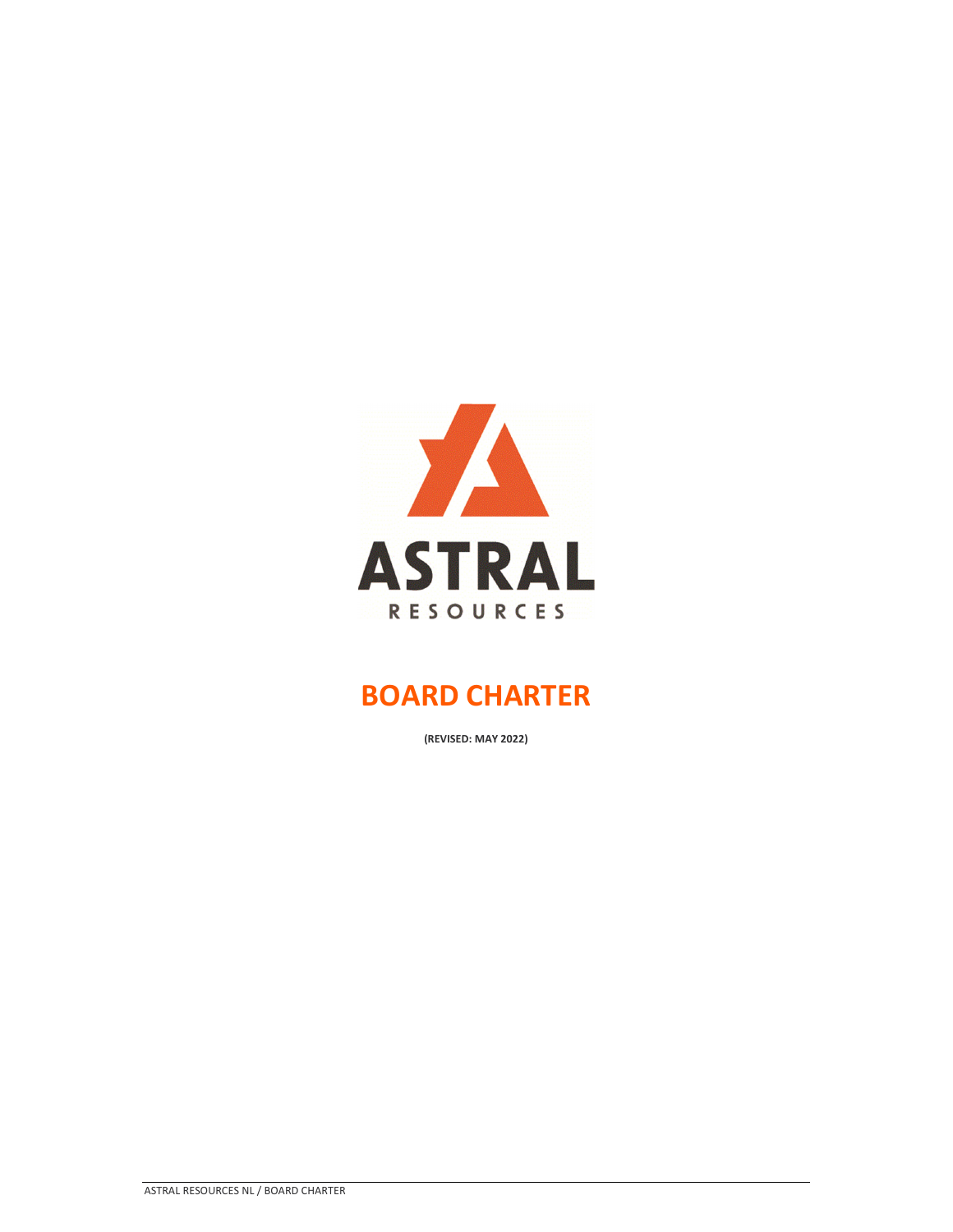## **1. ROLE OF THE BOARD**

The Board's key objectives are to:

- 1.1. create an environment for employees, other contributors and stakeholders which engenders trust, confidence, faith, loyalty and dedication to the interests and affairs of the Company;
- 1.2. increase shareholder value within an appropriate framework which safeguards the rights and interests of the Company's shareholders; and
- 1.3. ensure the Company is properly managed and operated with integrity.

### **2. RESPONSIBILITY OF THE BOARD**

The Board is collectively responsible for promoting the success of the Company by:

- 2.1. supervising the Company's framework of control and accountability systems to enable risk to be assessed and managed, including addressing the matters enumerated in paragraph 2.2.
- 2.2. ensuring the Company is properly managed, for example by:
	- 2.2.1. developing initiatives for profit and asset growth, setting strategic operational and financial objectives, and monitoring progress against those objectives;
	- 2.2.2. acting on behalf of, and being accountable to, the Shareholders;
	- 2.2.3. identifying business risks and implementing actions to manage those risks and corporate systems to assure quality;
	- 2.2.4. reviewing the corporate, commercial and financial performance of the Company on a regular basis; including,
	- 2.2.5. overseeing the Company's commitment to the health and safety of employees and contractors, the environment and sustainable development;
	- 2.2.6. overseeing the activities of the Company, including its control and accountability systems;
	- 2.2.7. appointing and, where appropriate, removing the managing director, chair, CEO and other senior executives of the Company and the Company Secretary;
	- 2.2.8. providing leadership and setting of corporate strategy and performance objectives;
	- 2.2.9. reviewing and ratifying systems of risk management and internal compliance and control, codes of conduct, and legal compliance; and
	- 2.2.10. monitoring senior management's performance and implementation of strategy, ensuring appropriate resources are available and its performance objectives;
- 2.3. approving and monitoring the progress of major capital expenditure, capital management, and acquisitions and divestitures;
- 2.4. approving the annual budget;
- 2.5. monitoring the financial performance of the Company and overseeing the integrity of the company's accounting and corporate reporting systems, including the external audit;
- 2.6. providing overall corporate governance of the Company, including conducting regular reviews of the balance of responsibilities within the Company to ensure division of functions remain appropriate to the needs of the Company;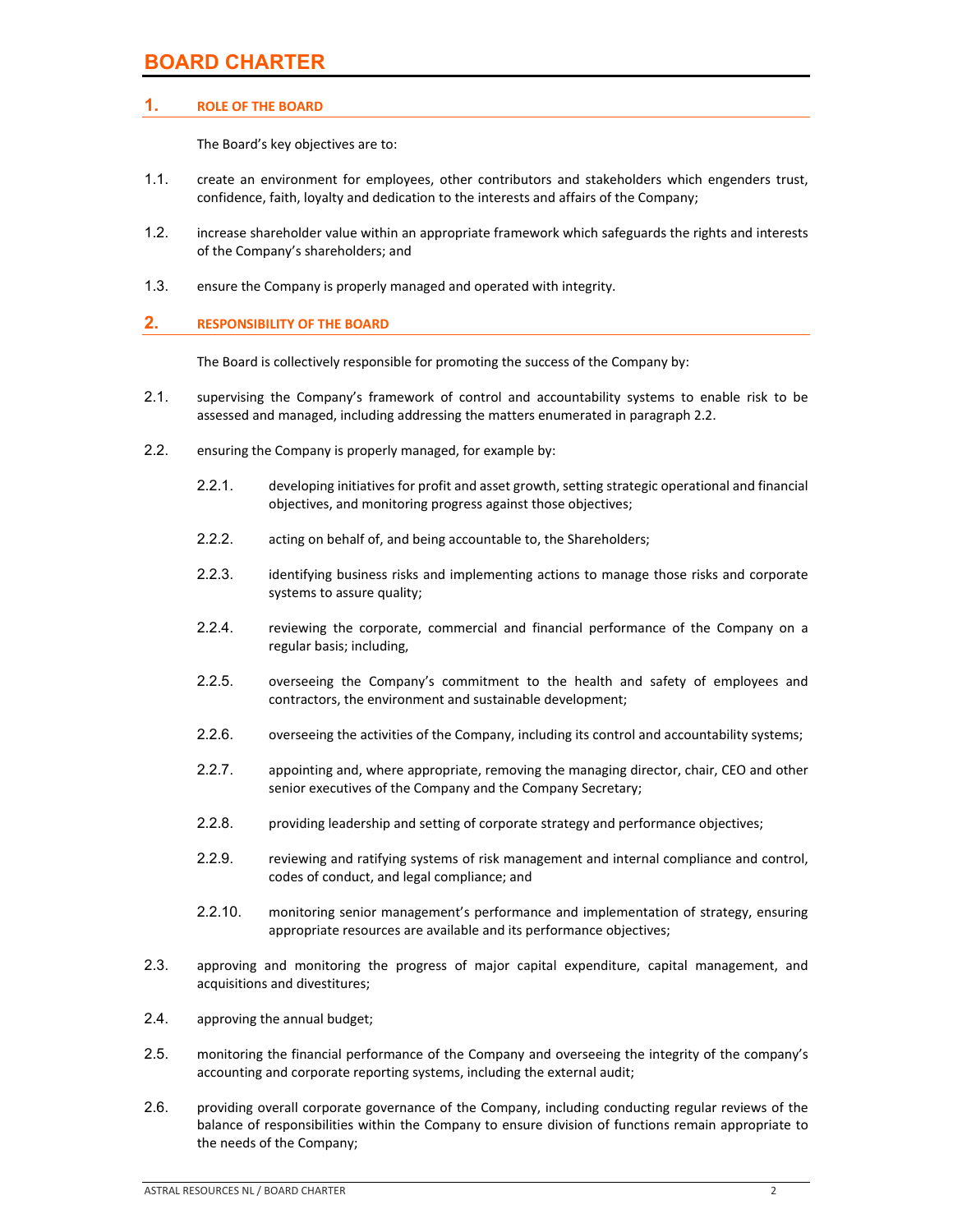- 2.7. appointing the external auditor (where applicable, based on recommendations of the Audit Committee) and the appointment of a new external auditor when any vacancy arises, provided that any appointment made by the Board must be ratified by shareholders at the next annual general meeting of the Company;
- 2.8. liaising with the Company's external auditors and Audit Committee (where there is a separate Audit Committee); and
- 2.9. monitoring and ensuring compliance with all of the Company's legal obligations, in particular those obligations relating to the environment, social responsibility, cultural heritage and occupational health and safety.

The Board must convene regular meetings with such frequency as is sufficient to discharge appropriately its responsibilities. The Board is to meet at regular intervals and at least once every three months.

The Board may not delegate its overall responsibility for the matters listed above however, it may delegate related day‐to‐day activities provided those matters do not exceed the Materiality Threshold as defined herein.

### **3. COMPOSITION OF THE BOARD**

Independent Directors

- 3.1. The Board considers that a director is independent if that director is not involved in the day to day management of the Company and has no relationship that could compromise or materially affect that director's independent judgment. All the circumstances must be considered to assess whether the director can reasonably be considered to be free of any relationship that could materially interfere with hisindependent exercise of judgement and ability to act in an entirely disinterested manner in all things. The board assesses the independence of each director on an annual basis.
- 3.2. The following questions need to be addressed when assessing a director's independence, namely:
	- 3.2.1. does the director have or propose to have any business dealings with the Company;
	- 3.2.2. has the director been in an executive capacity in the Company in the last 3 years;
	- 3.2.3. has the director been involved with the company in an advisory capacity within the last 3 years;
	- 3.2.4. has the director been in a material business relationship (eg as a t customer or supplier) with the Company;
	- 3.2.5. has the director been appointed through a special relationship with a Board member, ie. having a close family tie with another person who would not be considered independent;
	- 3.2.6. does the director owe allegiance to a particular group of shareholders which gives rise to a potential conflict of interest;
	- 3.2.7. does the director hold conflicting cross directorships; and
	- 3.2.8. does the director have a substantial shareholding or is he a nominee of a substantial shareholder (as defined under section 9 of the Corporations Act); and
	- 3.2.9. has the person been a director of the entity for such a period that his or her independence may have been compromised.

It is a priority of the Board to achieve an appropriate balance between independent and non‐ independent representation on the Board. In making this determination, the Board takes into account the required skills and experience required, in the context of the Company's operations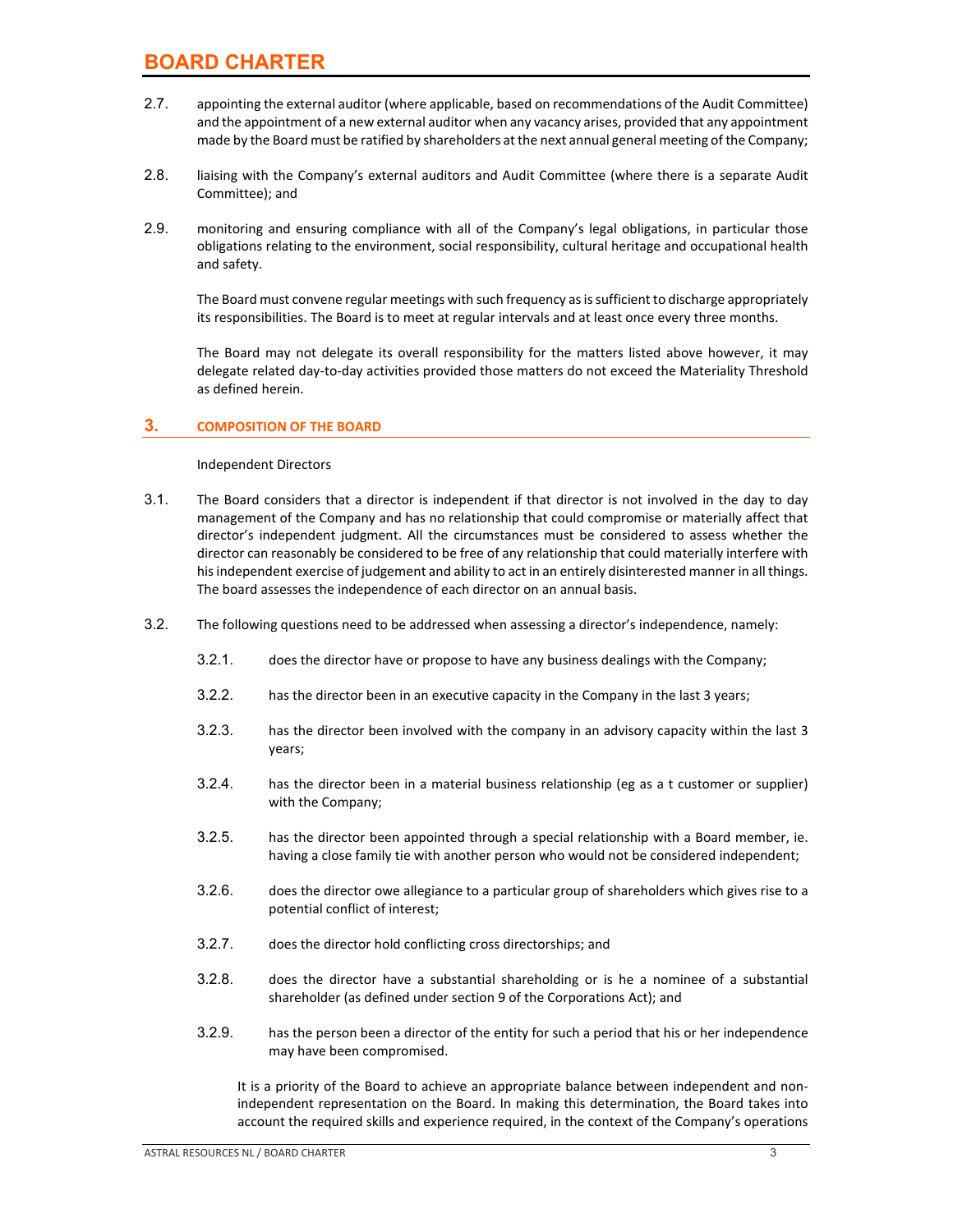and activities from time to time. In determining whether or not the directors are independent, the Board applies the criteria as set out in the ASX's Recommendations.

Where the chair is not an independent director, the Company will appoint a lead independent director if it is practicable to do so. The lead independent director will take over the role of the chair when the chair is unable to act in that capacity as a result of his or her lack of independence.

The independent directors, along with all directors, are responsible for reviewing and challenging executive performance. They are also responsible for contributing to the development of strategy.

Executive Directors

3.3. The Board considers that a director is an executive if that director is involved in the day to day management of the Company.

#### **4. RESPONSIBILITY OF INDIVIDUAL DIRECTORS & THE COMPANY SECRETARY**

4.1. The Chair

The chair is responsible for leadership of the Board, for the efficient organisation and conduct of the Board's function and for the briefing of all directors in relation to issues arising at Board meetings. The chair is also responsible for monitoring shareholder communication, continuous disclosure compliance and Board performance.

#### 4.2. The Managing Director

The managing director is responsible for running the affairs of the Company under delegated authority from the Board and to implement the policies and strategy set by the Board. In carrying out those responsibilities, the managing director must report to the Board in a timely manner and ensure all reports to the Board present a true and fair view of the Company's financial condition and operational results.

The managing director is responsible for ensuring that the Board is provided with at least the following information, namely, all material information on operations, budgets, cash flows, funding requirements, shareholder movements, broker activity in the Company's securities, assets and liabilities, disposals, financial accounts, external audits, internal controls, risk assessment, new venture proposals, and health, safety and environmental reports.

#### 4.3. The Company Secretary

The company secretary of a listed entity should be accountable directly to the board, through the chair, on all matters to do with the proper functioning of the board. Each director should be able to communicate directly with the company secretary and vice versa. The role of the company secretary should include:

- a) Advising the board and its committees on governance matters;
- b) Monitoring that board and committee policy and procedures are followed;
- c) Coordinating the timely completion and despatch of board and committee papers;
- d) Ensuring that the business at board and committee meetings is accurately captured in the minutes; and
- e) Helping to organise and facilitate the induction and professional development of directors.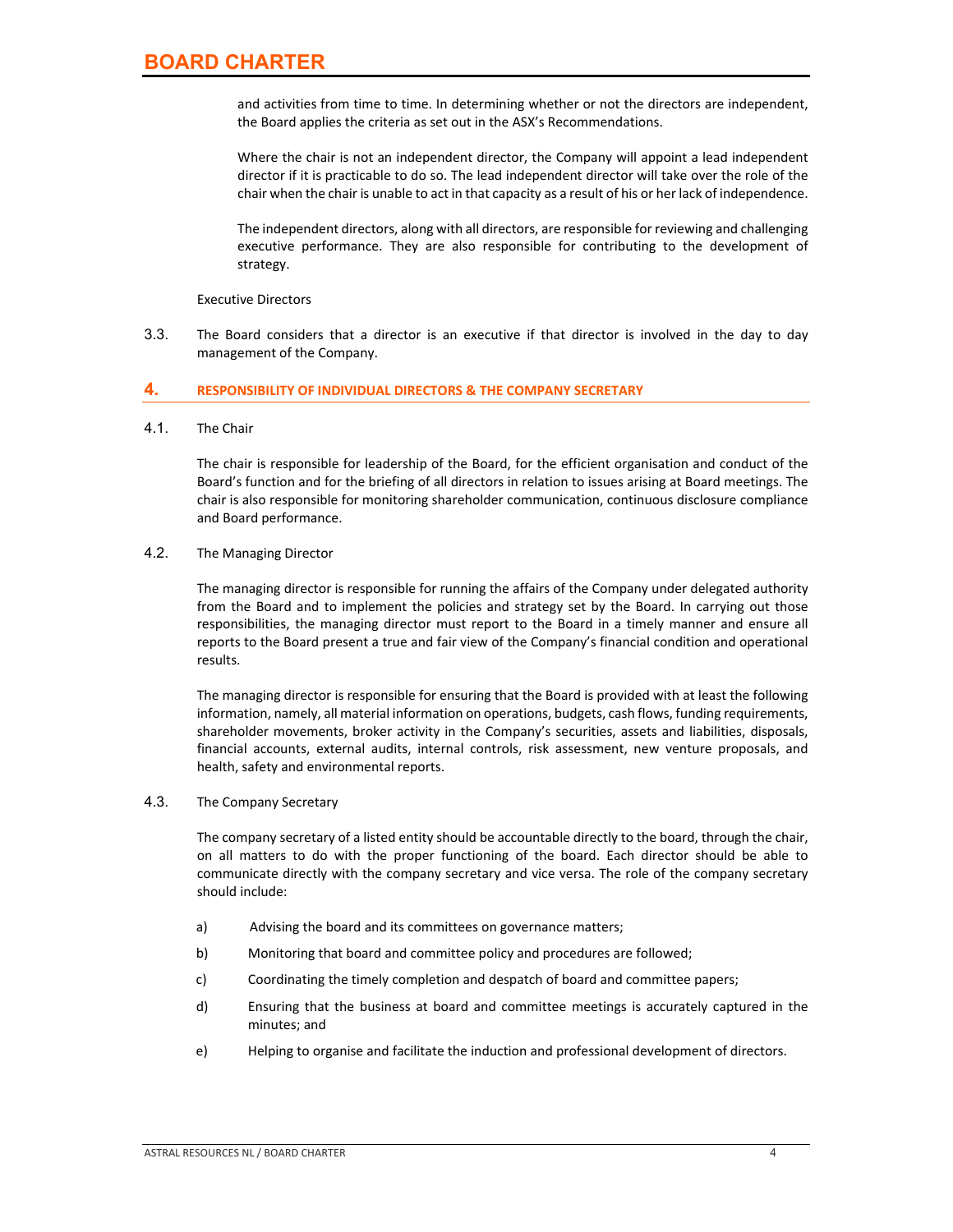# **5. OTHER DIRECTORSHIPS**

## 5.1. Executive Directors

Executive directors are required to notify the Company of all directorships held on appointment and any changes thereto thereafter. In respect of listed companies they are permitted to hold only one nonexecutive director role. They shall not hold any other executive director roles. Without limitation to the foregoing, if executive directors intend to accept any directorships after their appointment as a director of the Company, they must first obtain the consent of the Board, such consent not to be unreasonably withheld.

## 5.2. Non‐executive Directors

Non‐executive directors are required to notify the Company of all directorships held on appointment and any changes thereto thereafter. A non-executive director must not hold the office of executive director of more than one other a listed company (and in such case may not hold any additional non‐ executive directorships of listed companies). A non-executive director must not hold the office of nonexecutive director of more than four other listed companies. Without limitation to the foregoing, if nonexecutive directors intend to accept any directorships after their appointment as a director of the Company, they must first obtain the consent of the Board, such consent not to be unreasonably withheld.

# **6. PROCESS FOR EVALUATING BOARD PERFORMANCE**

The Board may undergo periodic formal assessment processes, including assessment of the Board's committees, where applicable. An independent, third party consultant may be used to facilitate the assessment.

The assessment process which may be used by the Board requires each director to complete a questionnaire relating to the role, composition, procedures, practices and behaviour of the Board and its members. Senior executives having most direct contact with the Board may also be invited to complete similar questionnaires. Responses to the questionnaires are confidential and provided direct to the consultant, with the results in aggregate then being communicated to the Chair of the Board.

The Board as a whole then hold a facilitated discussion during which each Board member has the opportunity to raise any matter, suggestion for improvement or criticism with the Board, as a whole.

The Chair of the Board may also meet individually with each Board member to discuss their performance.

The Board has access to the resources of the Company Secretary and also approves the appointment or removal of the Company Secretary on the advice of management. The Company Secretary is responsible for providing reference files and Board papers to each director, ensuring that management provides content in adequate detail. The Company Secretary is also responsible and accountable to the Board on all the Company's governance matters.

# **7. ACCESS TO INDEPENDENT ADVICE**

- 7.1. Each director has the right, so long as he is acting reasonably in the interests of the Company and in the discharge of his duties as a director, to seek independent professional advice and recover the reasonable costs thereof from the Company.
- 7.2. The advice shall only be sought after consultation about the matter with the chairman (where it is reasonable that the chairman be consulted) or, if it is the chairman that wishes to seek the advice or it is unreasonable that he be consulted, another director (if that be reasonable).
- 7.3. The advice is to be made immediately available to all Board members other than to a director against whom privilege is claimed.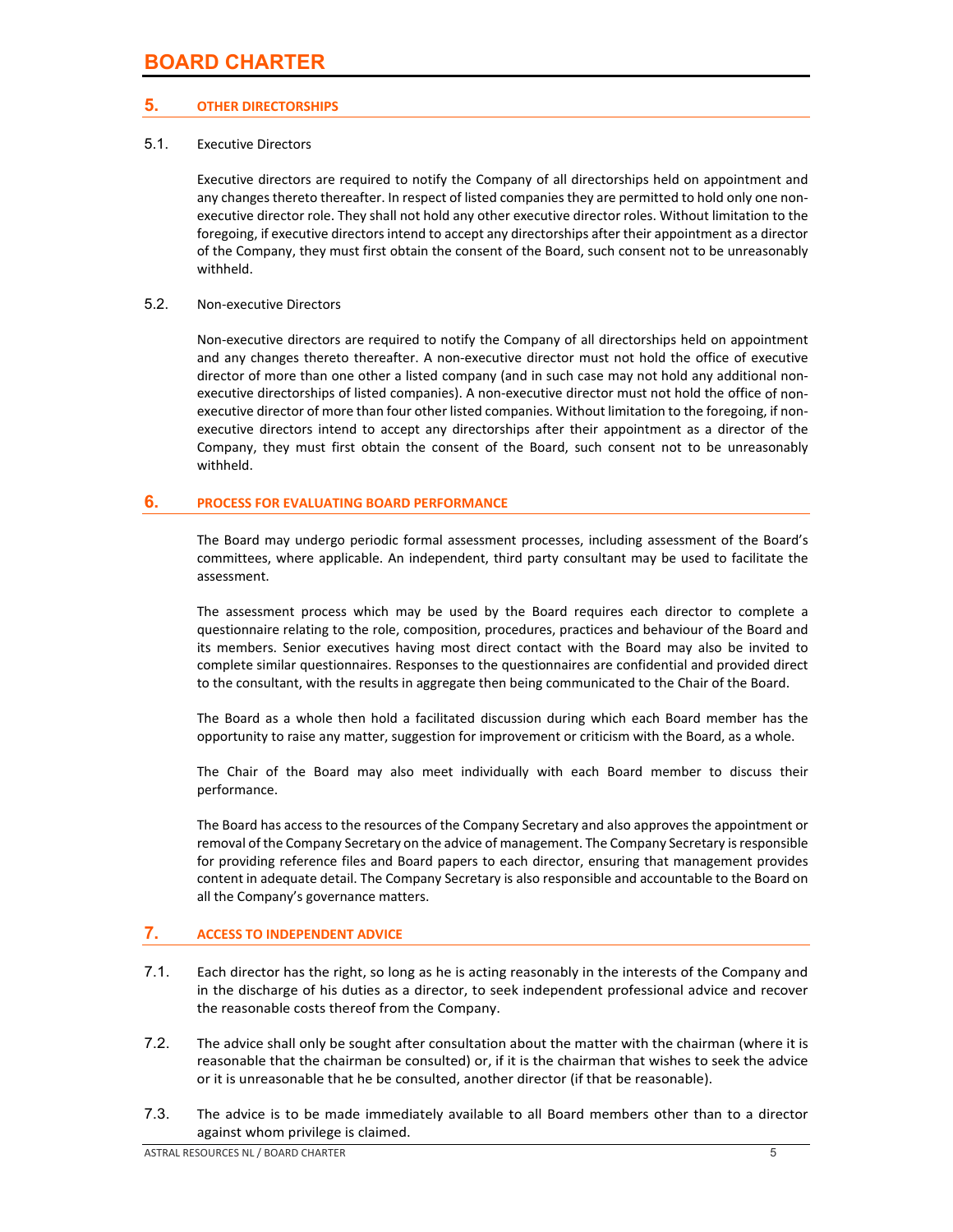#### **8. ROLE AND RESPONSIBILITY OF MANAGEMENT**

The role of management is to support the managing director and implement the running of the general operations and financial business of the Company, in accordance with the delegated authority of the Board.

Management is responsible for reporting all matters which fall within the Materiality Threshold at first instance to the managing director or, if the matter concerns the managing director, then directly to the chair or the lead independent director, as appropriate.

### **9. MATERIALITY THRESHOLD**

The Board has agreed on the following guidelines for assessing the materiality of matters:

9.1. Materiality – Quantitative

Balance sheet items

Balance sheet items are material if they have a value of more than 5% of pro‐forma net assets.

Profit and loss items

Profit and loss items are material if they will have an impact on the current year operating result of 10% or more.

#### 9.2. Materiality – Qualitative

Items are also material if:

- 9.2.1. they are of a character that enlivens the obligation to disclose under either ASX Listing Rule 3.1 or the continuous disclosure obligations arising in terms of the Corporations Act;
- 9.2.2. they impact on the reputation of the Company;
- 9.2.3. they involve a breach of legislation;
- 9.2.4. they are outside the ordinary course of business;
- 9.2.5. they could affect the Company's rights to its assets;
- 9.2.6. if accumulated they would trigger the quantitative tests;
- 9.2.7. they involve a contingent liability that would have a probable effect of 5% or more on balance sheet or profit and loss items; or
- 9.2.8. they will have an effect on operations which is likely to result in an increase or decrease in net income or dividend distribution of more than 10%.

#### 9.3. Material Contracts

Contracts will be considered material if:

- 9.3.1. they are outside the ordinary course of business;
- 9.3.2. they contain exceptionally onerous provisions in the opinion of the Board;
- 9.3.3. they impact on income or distribution in excess of the quantitative tests;